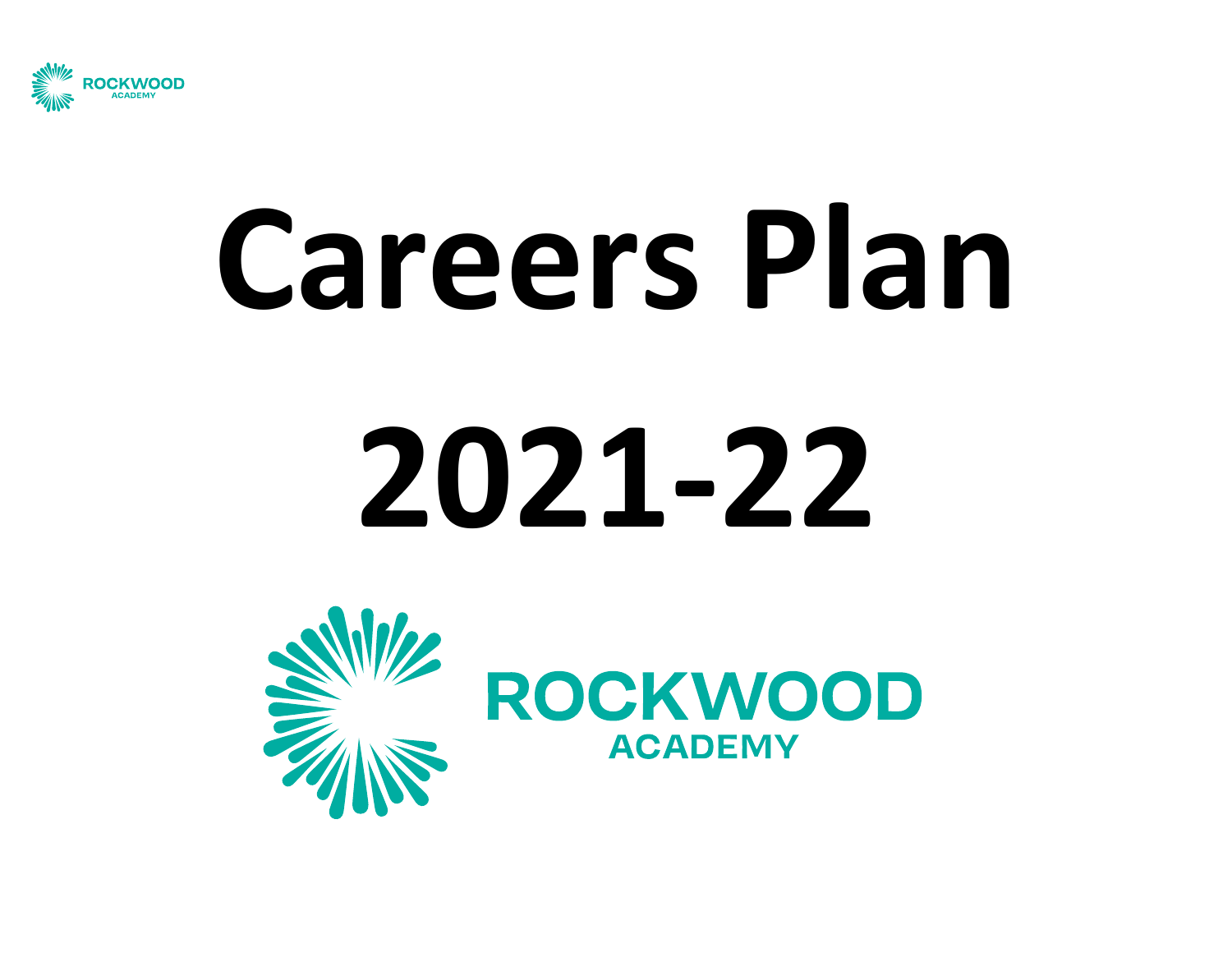

## **Key Documents that Inform Rockwood Academy Career Education**

### **Policy paper - Careers strategy: making the most of everyone's skills and talents**

The Government's Careers Strategy is focused on improving *social mobility*.

The aim of the strategy is to create a thriving careers system – accessible to all – which breaks down the barriers to progress that too many students in the UK still face, depriving them of the ability to reach their full potential.

### **The Gatsby Benchmarks**

The Gatsby Benchmarks have a key role in:

- Raising young people's aspirations and promoting access to all career pathways.
- Enabling all young people to develop the skills and outlook they need to achieve career wellbeing, including adaptability and resilience.
- Underpinning the Department for Education guidance to schools on meeting their statutory responsibility for careers guidance.

### **Statutory guidance - Careers guidance and access for education and training providers**

A successful career guidance programme will be reflected in higher numbers of students progressing to positive destinations such as apprenticeships, technical routes, school sixth forms, sixth form colleges, further education colleges, universities or employment. Destination measures provide clear and comparable information on the success of schools in helping all of their students take qualifications that offer them the best opportunity to continue in education or training.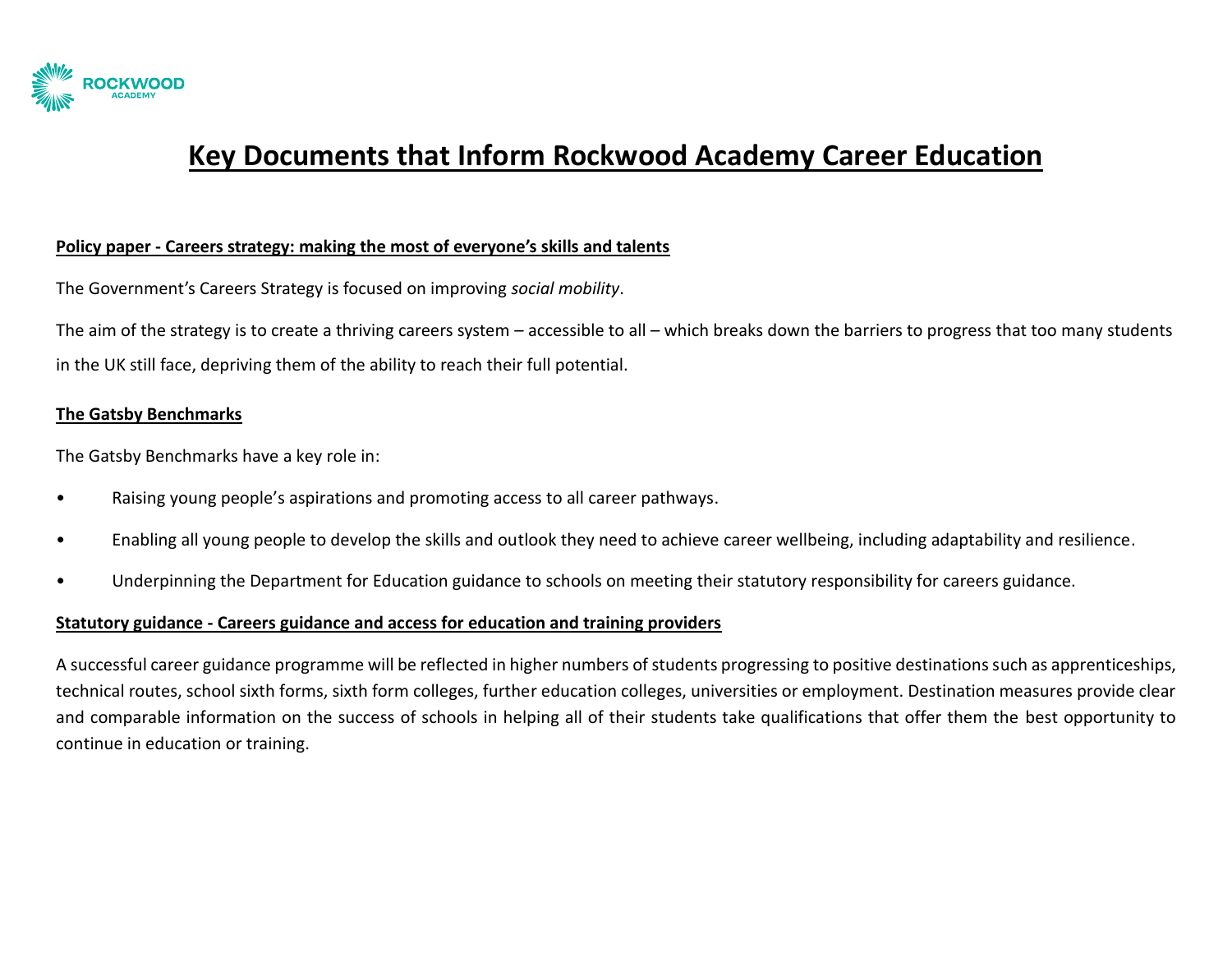

# **Our Vision**

- To provide an enjoyable, creative, and challenging education that inspires all students to equip themselves with the keys to open doors to either University, an Apprenticeship or Employment.
- We believe that effective careers education, information, advice, and guidance not only contributes to the well-being of individuals but also to the well-being of their families, the communities to which they belong, wider society, businesses and the economy.
- Rockwood Academy believes that every student should be given equal, meaningful opportunities to experience a range of interventions to support their future decisions. Through our careers programme, we aim for all our students to be instilled with the confidence and knowledge to support them in making decisive, fully informed decisions about their future career pathways, including understanding all of their post 16 and post 18 options. This awareness will enable students to discover opportunities to pursue a route that best suits their personalities, unique abilities, developing skills and career aspirations.
- As students navigate through the Careers Programme at Rockwood Academy, they will demonstrate and experience CORE values of Collaboration, Opportunity, Respect and Excellence.

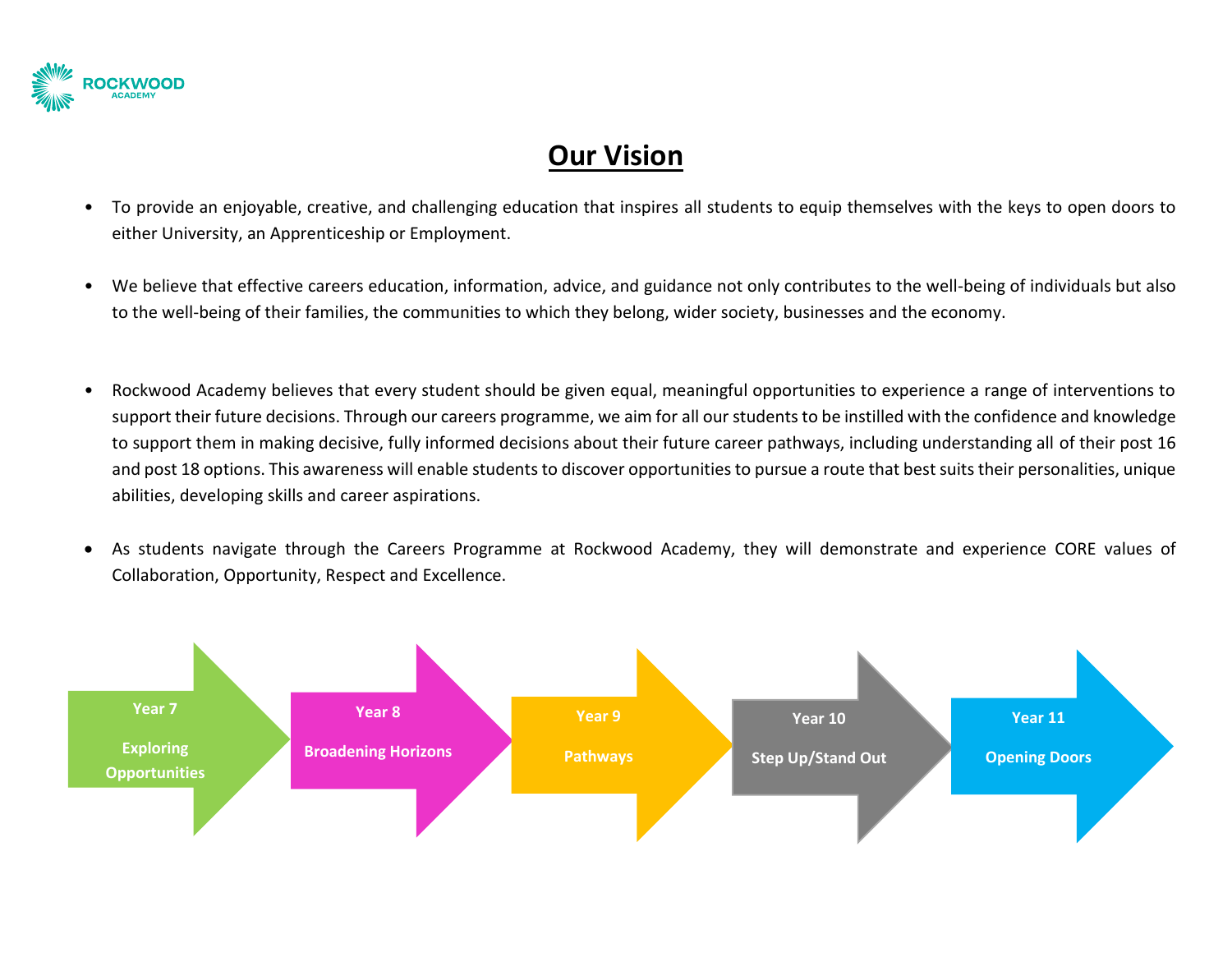

| <b>Year Group</b><br>Theme &<br><b>Key Focus</b>       | <b>Objectives: What will students experience through</b><br>curriculum, personal development, PSHE, Assemblies, SMSC<br>and other means?                                                                                                                                                                                                                                                                                                                                                                                                                                                                                                                                                                                                                                                                                           | <b>Measurable Outcomes: How will we evidence the</b><br>impact of Careers Education?                                                                                                                                                                                                                                   | <b>Gatsby</b><br><b>Benchmarks</b> |
|--------------------------------------------------------|------------------------------------------------------------------------------------------------------------------------------------------------------------------------------------------------------------------------------------------------------------------------------------------------------------------------------------------------------------------------------------------------------------------------------------------------------------------------------------------------------------------------------------------------------------------------------------------------------------------------------------------------------------------------------------------------------------------------------------------------------------------------------------------------------------------------------------|------------------------------------------------------------------------------------------------------------------------------------------------------------------------------------------------------------------------------------------------------------------------------------------------------------------------|------------------------------------|
| Year 7<br><b>Exploring</b><br><b>Opportunities</b>     | To inspire students' aspirations by exploring a range of careers and<br>pathways<br>To understand the importance of key skills: Introduction to<br>key skills for employability, their importance linked to the<br>world of work & understanding which ones they are<br>developing.<br>To support the ability to make future informed choices:<br>Meaningful encounters with representation from further and<br>higher education, apprenticeship providers and employers &<br>employees.<br>To develop an understanding of a range of careers: To carry<br>out half-termly task of independent research of 3 careers; to<br>include key information.<br>To develop an understanding of own personal profile and to<br>understand how this can support their career choice:<br>Students to complete a profile assessments activity. | By the end of year 7, students will have evidence of:<br>Each pupil to write a termly personal statement,<br>clearly showing an understanding of the level of<br>skills they have developed.<br>Students to write experience evaluations after<br>each opportunity.<br>Research evidence of at least 18 different jobs | 1, 2, 3, 4, 5, 7                   |
| In addition to above:<br>Linking careers to curriculum |                                                                                                                                                                                                                                                                                                                                                                                                                                                                                                                                                                                                                                                                                                                                                                                                                                    | Key websites and relevant information to be shared with students,<br>families and staff via parents' evenings, website, social media, email<br>and Microsoft Teams.                                                                                                                                                    |                                    |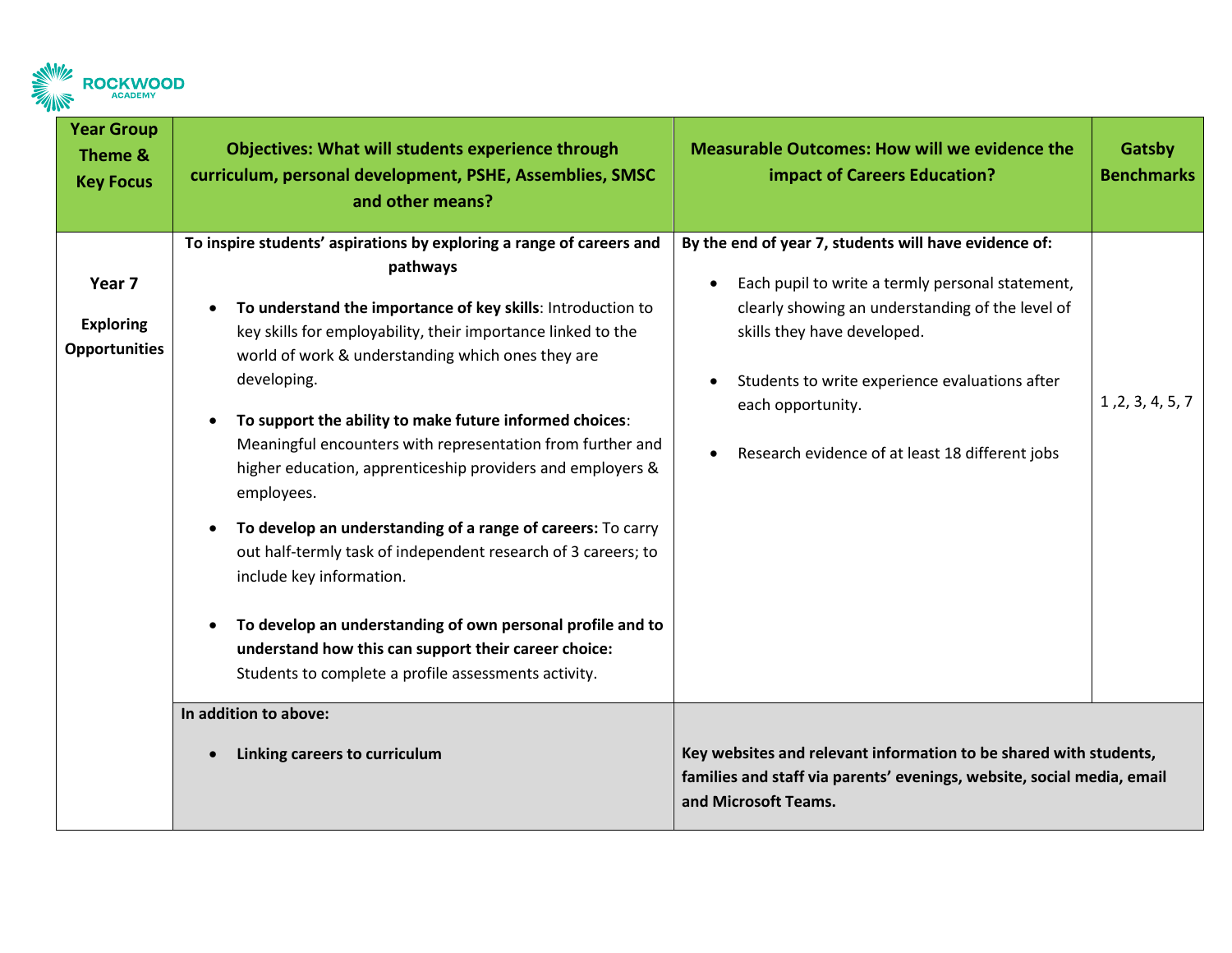

| <b>Year Group</b>                              | Objectives: What will students experience through curriculum,                                                                                                                                                                                                                                                                                                                                                                                                                                                                                                                                                                | <b>Measurable Outcomes: How will we evidence the</b>                                                                                                                                                                                                                                                                                                                                                                                                                                                                                                                                                                                                                                                                                        | Gatsby            |
|------------------------------------------------|------------------------------------------------------------------------------------------------------------------------------------------------------------------------------------------------------------------------------------------------------------------------------------------------------------------------------------------------------------------------------------------------------------------------------------------------------------------------------------------------------------------------------------------------------------------------------------------------------------------------------|---------------------------------------------------------------------------------------------------------------------------------------------------------------------------------------------------------------------------------------------------------------------------------------------------------------------------------------------------------------------------------------------------------------------------------------------------------------------------------------------------------------------------------------------------------------------------------------------------------------------------------------------------------------------------------------------------------------------------------------------|-------------------|
| Theme &                                        | personal development, PSHE, Assemblies, SMSC and other                                                                                                                                                                                                                                                                                                                                                                                                                                                                                                                                                                       | impact of Careers Education?                                                                                                                                                                                                                                                                                                                                                                                                                                                                                                                                                                                                                                                                                                                | <b>Benchmarks</b> |
| <b>Key Focus</b>                               | means?                                                                                                                                                                                                                                                                                                                                                                                                                                                                                                                                                                                                                       |                                                                                                                                                                                                                                                                                                                                                                                                                                                                                                                                                                                                                                                                                                                                             |                   |
| Year 8<br><b>Broadening</b><br><b>Horizons</b> | To support the knowledge development of key information to<br>support informed choices<br>To understand the post 16 qualification framework:<br>Introduction to qualifications at post 16 and their importance<br>To understand what post 18 options are available<br>$\bullet$<br>To develop an understanding of labour market information<br>(LMI); what it means, how it can support them in the future<br>Who works there? To develop knowledge of the different<br>types of jobs and levels there are within organisations<br>To develop an understanding of the link between subject<br>learning and the world of work | By the end of year 8, students will have evidence of:<br>Students able to identify the options available at<br>$\bullet$<br>the end of year 11 and the grades needed for<br>each<br>Students able to identify post 18 opportunities<br>$\bullet$<br>and to show some understanding how these can<br>be achieved<br>Students are able to give a short explanation as<br>$\bullet$<br>to how knowledge of LMI can support them in<br>their future choices<br>Students are able to identify job roles within an<br>$\bullet$<br>organisation and understand that some roles can<br>be carried out across job sectors<br>Students are able to identify knowledge and skills<br>developed through subjects and the links to the<br>world of work | 1, 2, 3, 4, 5, 7  |
|                                                | In addition to above:                                                                                                                                                                                                                                                                                                                                                                                                                                                                                                                                                                                                        |                                                                                                                                                                                                                                                                                                                                                                                                                                                                                                                                                                                                                                                                                                                                             |                   |
|                                                | <b>Continuation of termly personal statement</b>                                                                                                                                                                                                                                                                                                                                                                                                                                                                                                                                                                             | Key websites and relevant information to be shared with students,                                                                                                                                                                                                                                                                                                                                                                                                                                                                                                                                                                                                                                                                           |                   |
|                                                | <b>Continuation of career research task</b>                                                                                                                                                                                                                                                                                                                                                                                                                                                                                                                                                                                  | families and staff via parents' evenings, website, social media, email                                                                                                                                                                                                                                                                                                                                                                                                                                                                                                                                                                                                                                                                      |                   |
|                                                | Meaningful encounters with FE/HE/apprenticeship providers                                                                                                                                                                                                                                                                                                                                                                                                                                                                                                                                                                    | and Microsoft Teams.                                                                                                                                                                                                                                                                                                                                                                                                                                                                                                                                                                                                                                                                                                                        |                   |
|                                                | and representatives from the world of work and alumni                                                                                                                                                                                                                                                                                                                                                                                                                                                                                                                                                                        |                                                                                                                                                                                                                                                                                                                                                                                                                                                                                                                                                                                                                                                                                                                                             |                   |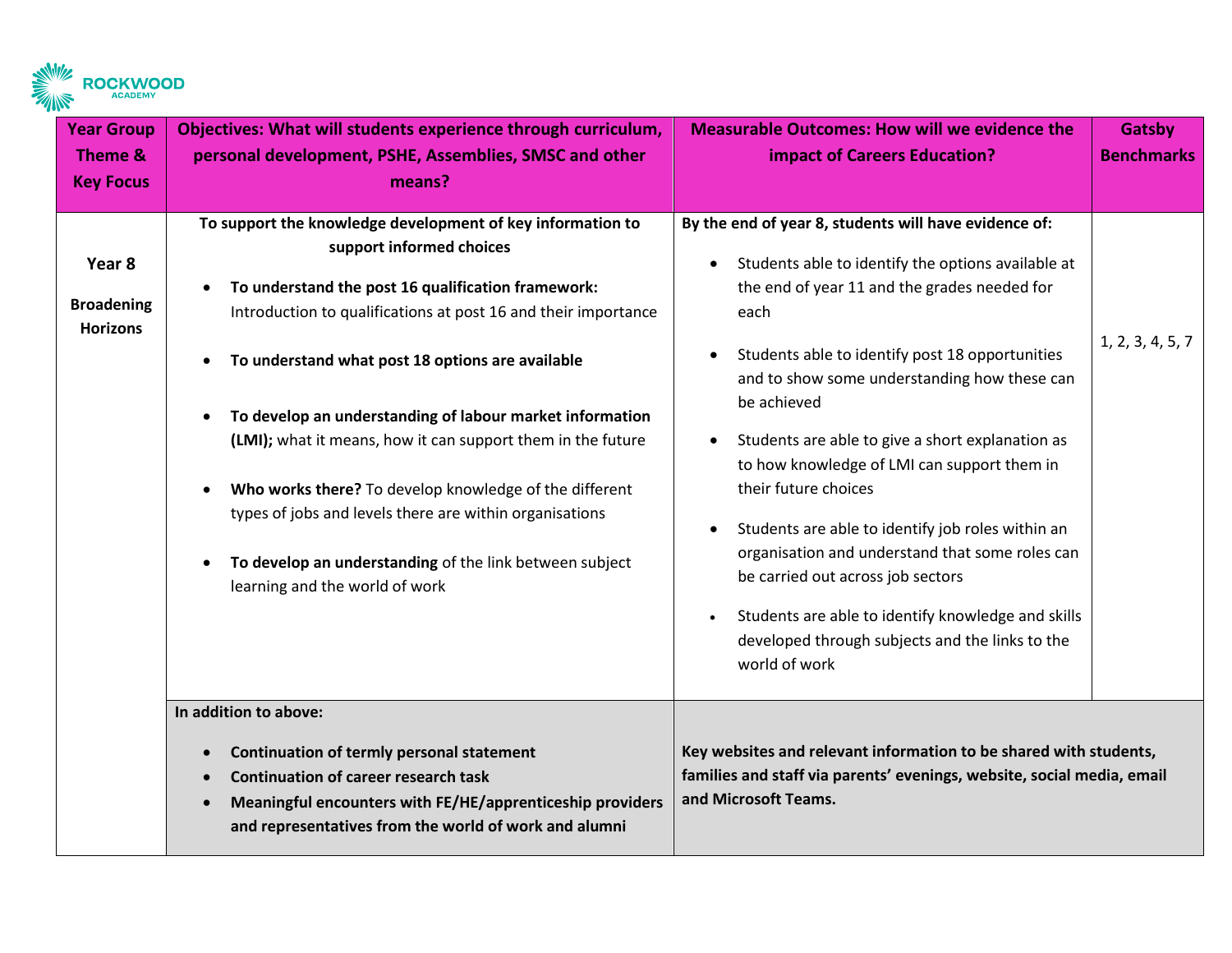

| <b>Year Group</b>  | <b>Objectives: What will students experience through</b>                                                                                                                                                                                                                                                                                                                                                                                                                                                                                                                       | <b>Measurable Outcomes: How will we evidence the</b>                                                                                                                                                                                                                                                                                                                                                                                                                                                                                                                                                | <b>Gatsby</b>     |
|--------------------|--------------------------------------------------------------------------------------------------------------------------------------------------------------------------------------------------------------------------------------------------------------------------------------------------------------------------------------------------------------------------------------------------------------------------------------------------------------------------------------------------------------------------------------------------------------------------------|-----------------------------------------------------------------------------------------------------------------------------------------------------------------------------------------------------------------------------------------------------------------------------------------------------------------------------------------------------------------------------------------------------------------------------------------------------------------------------------------------------------------------------------------------------------------------------------------------------|-------------------|
| Theme &            | curriculum, personal development, PSHE, Assemblies,                                                                                                                                                                                                                                                                                                                                                                                                                                                                                                                            | impact of Careers Education?                                                                                                                                                                                                                                                                                                                                                                                                                                                                                                                                                                        | <b>Benchmarks</b> |
| <b>Key Focus</b>   | <b>SMSC and other means?</b>                                                                                                                                                                                                                                                                                                                                                                                                                                                                                                                                                   |                                                                                                                                                                                                                                                                                                                                                                                                                                                                                                                                                                                                     |                   |
| Year 9<br>Pathways | To inspire students' aspirations by exploring how post 14<br>options can support their future choices.<br>To develop knowledge of KS4 options by subject areas<br>$\bullet$<br>providing appropriate information to allow for informed<br>decisions (including career ideas)<br>To write an informed 'Future Me' action plan to support<br>their career pathway.<br>To develop an awareness of self:<br>$\bullet$<br>Social media profile<br>$CV$ – initial draft<br>Evidence of personal strengths &<br>weaknesses<br>To research and compare post 16 providers.<br>$\bullet$ | By the end of year 9, students will have evidence of:<br>Students are able to say why they have chosen their<br>subjects and what post 16/18 choices they give them<br>and potential careers.<br>Students are able to write an achievable, clear action<br>plan.<br>Students understand what a CV is and should<br>contain.<br>Students understand the importance of a 'good'<br>social media profile.<br>Students understand the importance of knowing<br>what their own strengths and weaknesses are<br>The knowledge to state why they would or would not<br>apply to a certain post 16 provider | 1, 2, 3, 4, 5, 7  |
|                    | In addition to above:<br><b>Continuation of termly personal statement</b><br>$\bullet$<br>Continuation of career research task - jobs of the future<br>$\bullet$<br>Meaningful encounters with FE /HE/apprenticeship<br>$\bullet$<br>providers and representatives from the world of work<br>and alumni<br>Linking careers to curriculum                                                                                                                                                                                                                                       | Key websites and relevant information to be shared with students, families<br>and staff via parents' evenings, website, social media, email and Microsoft<br>Teams.                                                                                                                                                                                                                                                                                                                                                                                                                                 |                   |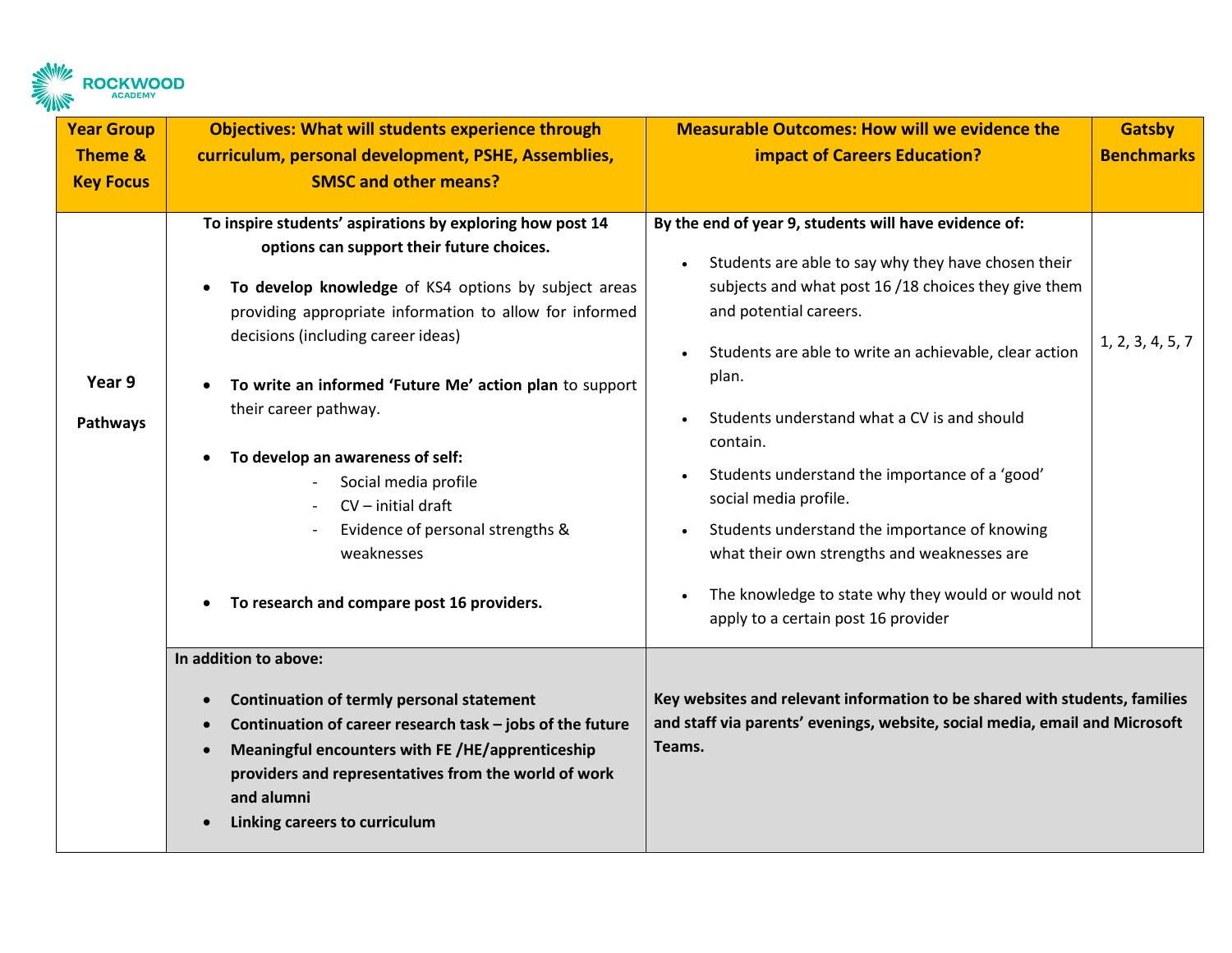

| <b>Year Group</b>             | Objectives: What will students experience through curriculum,                                                                                                                                                                                                                                                                                                                                                                                                                                                                                                                                                                                                                                                                                | <b>Measurable Outcomes: How will we evidence the</b>                                                                                                                                                                                                                                                                                                                                            | Gatsby                 |
|-------------------------------|----------------------------------------------------------------------------------------------------------------------------------------------------------------------------------------------------------------------------------------------------------------------------------------------------------------------------------------------------------------------------------------------------------------------------------------------------------------------------------------------------------------------------------------------------------------------------------------------------------------------------------------------------------------------------------------------------------------------------------------------|-------------------------------------------------------------------------------------------------------------------------------------------------------------------------------------------------------------------------------------------------------------------------------------------------------------------------------------------------------------------------------------------------|------------------------|
| Theme &                       | personal development, PSHE, Assemblies, SMSC and other                                                                                                                                                                                                                                                                                                                                                                                                                                                                                                                                                                                                                                                                                       | impact of Careers Education?                                                                                                                                                                                                                                                                                                                                                                    | <b>Benchmarks</b>      |
| <b>Key Focus</b>              | means?                                                                                                                                                                                                                                                                                                                                                                                                                                                                                                                                                                                                                                                                                                                                       |                                                                                                                                                                                                                                                                                                                                                                                                 |                        |
|                               | Preparation and readiness for work experience / world of work week                                                                                                                                                                                                                                                                                                                                                                                                                                                                                                                                                                                                                                                                           | By the end of year 10, students will have evidence of:                                                                                                                                                                                                                                                                                                                                          |                        |
| Year 10                       | All students to experience exposure to representatives from<br>$\bullet$<br>the world of work either within school or at the organisation                                                                                                                                                                                                                                                                                                                                                                                                                                                                                                                                                                                                    | Students will evaluate each encounter                                                                                                                                                                                                                                                                                                                                                           |                        |
| Step Up /<br><b>Stand Out</b> | All students to take part in a mock interview with<br>$\bullet$<br>representatives from the world of work with evidence of<br>receiving feedback on key strengths and areas of improvement.<br>All students to have opportunities of presentations from HE /<br>$\bullet$<br>FE providers (where possible, visits to them) to support<br>informed choices<br>All students to have a clear idea of their top 2 post 16 providers<br>$\bullet$<br>they wish to apply to in year 11<br>All students to meet with career advisor for a post 16 guidance<br>$\bullet$<br>meeting (Internal or Gordon Franks Training)<br>All students to develop an understanding of alternatives to paid<br>$\bullet$<br>work such as volunteering opportunities | Students will evaluate interview and their<br>feedback<br>Students to evaluate each opportunity<br>according to their own aspirations<br>Students are able to give informed reasons why<br>they have chosen these providers<br>Through collaboration with the career advisor,<br>students have their individual action plan<br>Students can confidently explain the benefits of<br>volunteering | 1, 2, 3, 4, 5, 6, 7, 8 |
|                               | In addition to above:                                                                                                                                                                                                                                                                                                                                                                                                                                                                                                                                                                                                                                                                                                                        |                                                                                                                                                                                                                                                                                                                                                                                                 |                        |
|                               | <b>Continuation of termly personal statement</b><br>$\bullet$<br>Continuation of career research task - pathways to careers<br>$\bullet$<br>Meaningful encounters with FE / HE providers and<br>$\bullet$<br>representatives from the world of work and alumni<br>Linking careers to curriculum                                                                                                                                                                                                                                                                                                                                                                                                                                              | Key websites and relevant information to be shared with students,<br>families and staff via parents evenings, website, social media, email<br>and Microsoft Teams.                                                                                                                                                                                                                              |                        |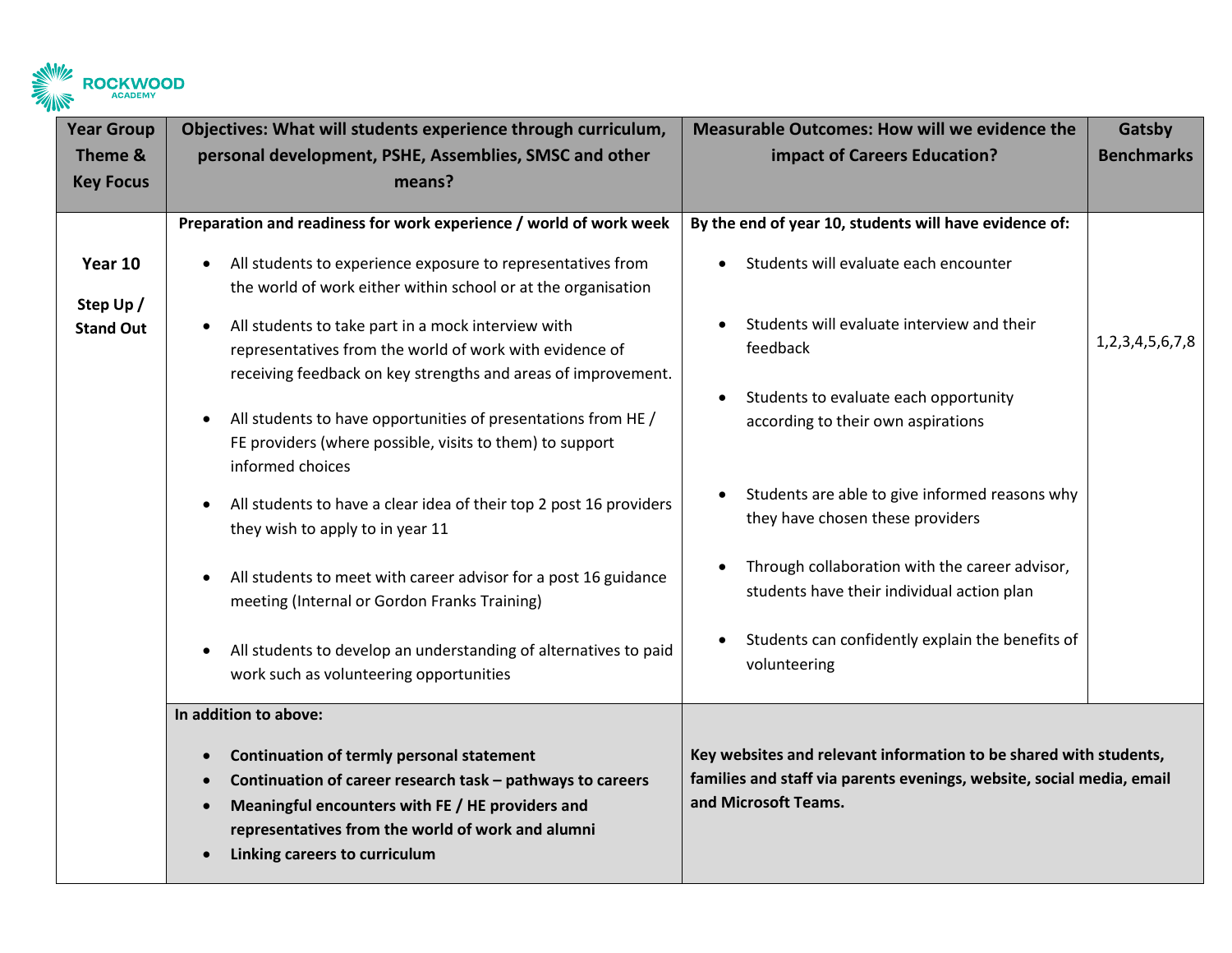

| <b>Year Group</b>    | <b>Objectives: What will students experience through</b>                                                                                                                                                                                                         | <b>Measurable Outcomes: How will we evidence the</b>               | Gatsby              |
|----------------------|------------------------------------------------------------------------------------------------------------------------------------------------------------------------------------------------------------------------------------------------------------------|--------------------------------------------------------------------|---------------------|
| Theme & Key          | curriculum, personal development, PSHE and other                                                                                                                                                                                                                 | impact of Careers Education?                                       | <b>Benchmarks</b>   |
| <b>Focus</b>         | means?                                                                                                                                                                                                                                                           |                                                                    |                     |
| Year 11              | To reinforce the value of understanding own skills and<br>qualities in preparation and readiness for post 16 and<br>beyond                                                                                                                                       | By the end of year 11, students will have evidence of:             |                     |
| <b>Opening Doors</b> | All students to understand what should be included<br>$\bullet$<br>in a fully functional personal statement                                                                                                                                                      | Students are to confidently create their own personal<br>statement |                     |
|                      | Targeted students to have taken part in an additional<br>$\bullet$<br>post 16 interview                                                                                                                                                                          | Some students will have an updated personal action<br>plan         | 1, 2, 3, 4, 5, 7, 8 |
|                      | All students to have identified their first choice of<br>$\bullet$<br>post 16 provider and applied, along with at least 2<br>back-up applications                                                                                                                | Data collection to show all applications made                      |                     |
|                      | All students to have taken part in their post 16<br>$\bullet$<br>provider interviews and have accepted all offers                                                                                                                                                | Students to evaluate application process                           |                     |
|                      | All students to have an updated career plan,<br>$\bullet$<br>identifying their post 18 steps                                                                                                                                                                     | Students to have a printed updated career plan                     |                     |
|                      | In addition to above:                                                                                                                                                                                                                                            |                                                                    |                     |
|                      | Continuation of career research task - linking post<br>$\bullet$<br>16 / 18 learning to the World of work<br>Meaningful encounters with FE / HE providers and<br>$\bullet$<br>representatives from the world of work and alumni<br>Linking careers to curriculum | Key websites to be shared with students via Teams                  |                     |